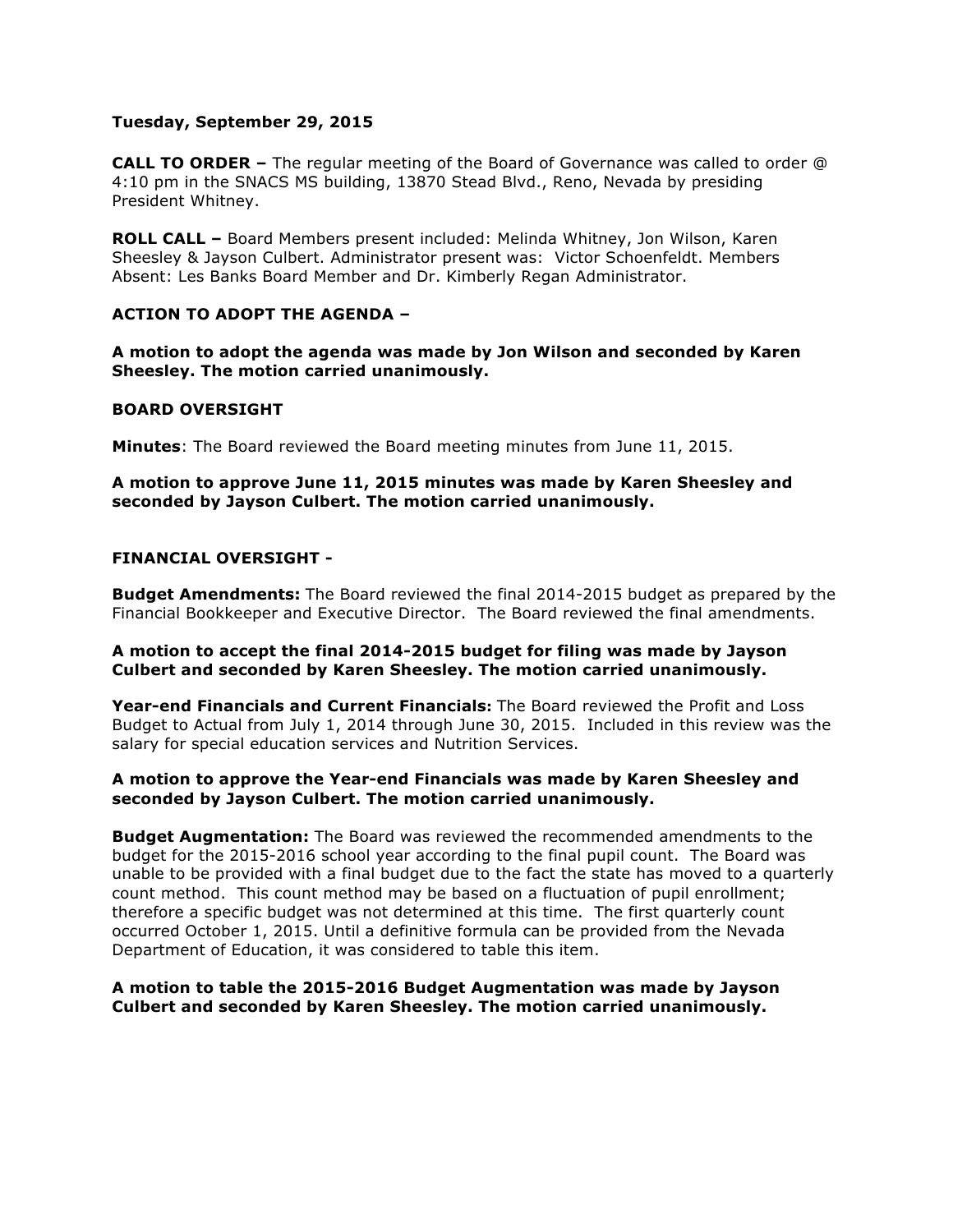## **CONTRACT OVERSIGHT –**

**Teacher Contracts:** The Board reviewed and the option to accept a one-year leave of absence for the previous fourth grade teacher Amy Kappel. The Board reviewed the certified teacher contracts for four new teachers for the 2015-2016 school year: Maureen Cahill in Kindergarten; Lyndsi Pope in First/Second Grade; Nancy Morgan in Third/Fourth; and Lisa Lawrence in Fourth Grade.

#### **A motion to approve a leave of absence for one-year for Amy Kappel and to approve teacher contracts for the 2015-2016 school year for Maureen Cahill, Lyndsi Pope, Nancy Morgan, and Lisa Lawrence was made by Jayson Culbert and seconded by Jon Wilson. The motion carried unanimously.**

**Achievers Contract:** The Board was to review the contract with the Achievers due to changes in the kindergarten allocation. Since the Budget is now subject to a quarterly count method, and no determinate formula is finalized, it was recommended to table this item.

# **A motion to table the Achievers contract was made by Jayson Culbert and seconded by Karen Sheesley. The motion carried unanimously.**

**WCSD Bus Agreement:** The Board was provided with the annual 2015-2016 WCSD Bus Agreement for review.

# **A motion to approve the WCSD Bus Agreement contract was made by Jayson Culbert and seconded by Karen Sheesley. The motion carried unanimously.**

**WCSD Nutrition Services Agreement:** The Board was provided with the annual 2015- 2016 WCSD Nutrition Services Agreement for review. The contract is similar to the previous years' contract.

# **A motion to approve the WCSD Nutrition Services Agreement contract was made by Jayson Culbert and seconded by Jon Wilson. The motion carried unanimously.**

**Facility Lease:** The Board was to be provided with language for a lease amendment including possible additions, construction, and building plans. It was discussed that this item be tabled.

# **A motion to table the Facility Lease was made by Karen Sheesley and seconded by Jon Wilson. The motion carried unanimously.**

**Health Insurance:** The Board was provided with information related to changing the existing insurance plan of Prominence to Best. The board was to review the Prominence plan and recommended moving to the Best plan.

# **A motion to approve the new insurance plan through Best was made by Jayson Culbert and seconded by Jon Wilson. The motion carried unanimously.**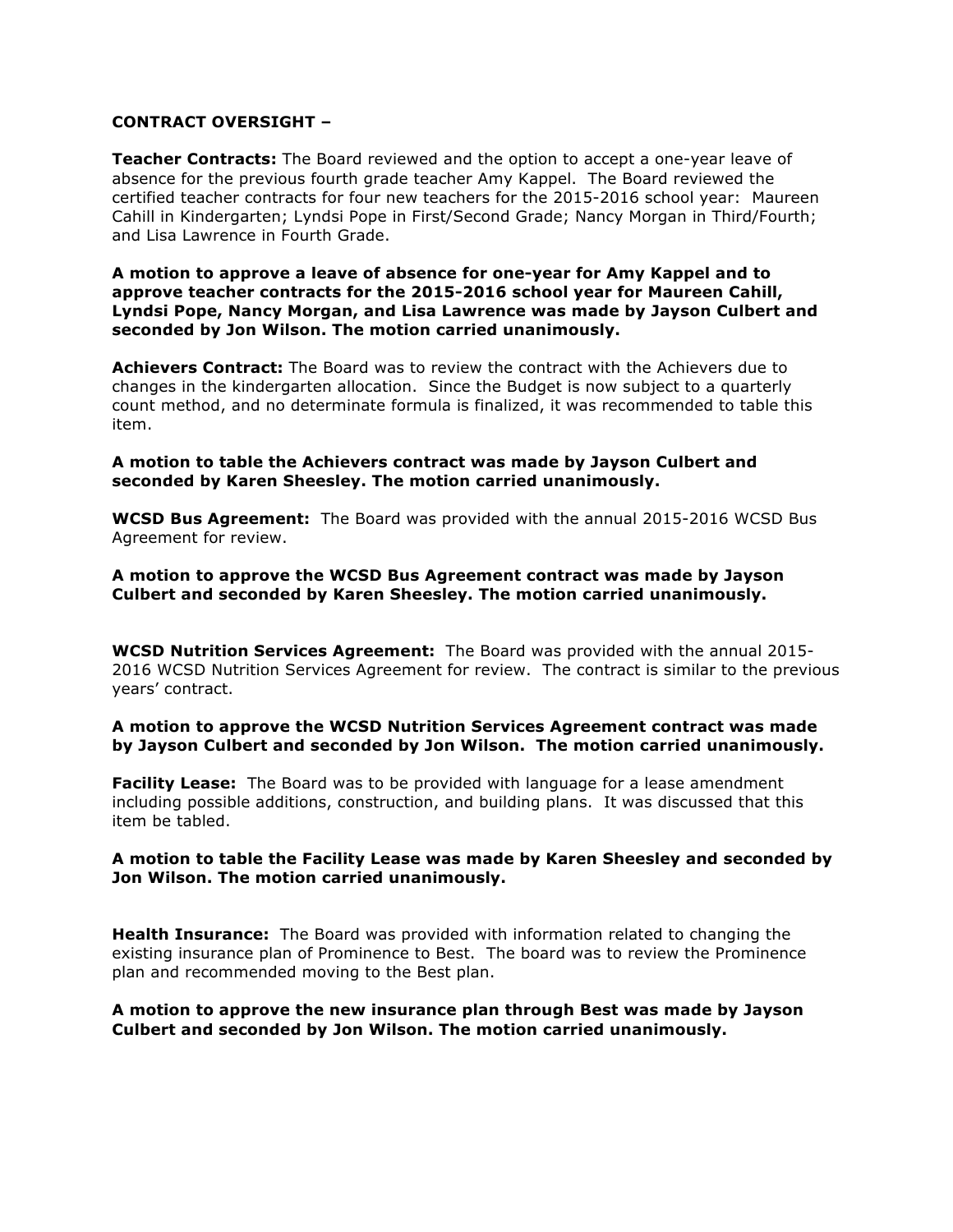# **POLICY OVERSIGHT –**

**Discipline Plan:** The Board was to be provided with the 2015-2016 Progressive Discipline Plan and review its contents.

# **A motion to approve 2015-2016 Progressive Discipline Plan was made by Jayson Culbert and seconded by Jon Wilson. The motion carried unanimously.**

**School Safety Plan:** The Board was to be provided with the 2015-2016 SNACS Safety Plan and review its contents.

# **A motion to approve the 2015-2016 SNACS Safety Plan was made by Jayson Culbert and seconded by Karen Sheesley. The motion carried unanimously.**

**School Improvement Plan:** The Board was to be provided with the 2015-2016 School Improvement Plan (School Performance Plan). The plan is still under construction and to be completed by November 2015. It was recommended to table this item until the plan is completed.

**A motion to table the School Performance Plan was made by Jayson Culbert and seconded by Jon Wilson. The motion carried unanimously.**

# **BOARD OVERSIGHT –**

**Board Bylaws:** The Board was to be provided with information related to NRS 386.549 and discuss their current positions as Board members.

# **A motion to approve and remain in their current positions was made by Jayson Culbert and seconded by Karen Sheesley.**

**Administrator Stipend:** The Board was to review the stipend to cover the expenses associated with the cost of maintaining a Nevada Contractor's License for Victor Schoenfeldt.

**A motion to approve the cost for the Nevada Contractor License for Victor Schoenfeldt was made by Jayson Culbert and seconded by Jon Wilson. The motion carried unanimously.**

**Executive Director:** The Board was to recommend approving the Executive Director as the lead grants and funding acquisition officer on behalf of SNACS. This is an annual designation to pursue additional funding opportunities.

#### **A motion to approve the Executive Director for the 2015-2016 school year to be the lead grants and funding acquisition officer was made by Jayson Culbert and seconded by Karen Sheesley. The motion carried unanimously.**

**Administrator Evaluations:** The Board was to evaluate the school administrators, per NRS 391.312(2), for annual review. It was recommended this item be tabled.

#### **8k**

**A motion to table the administrator evaluations was made by Jayson Culbert and seconded by Karen Sheesley. The motion carried unanimously.**